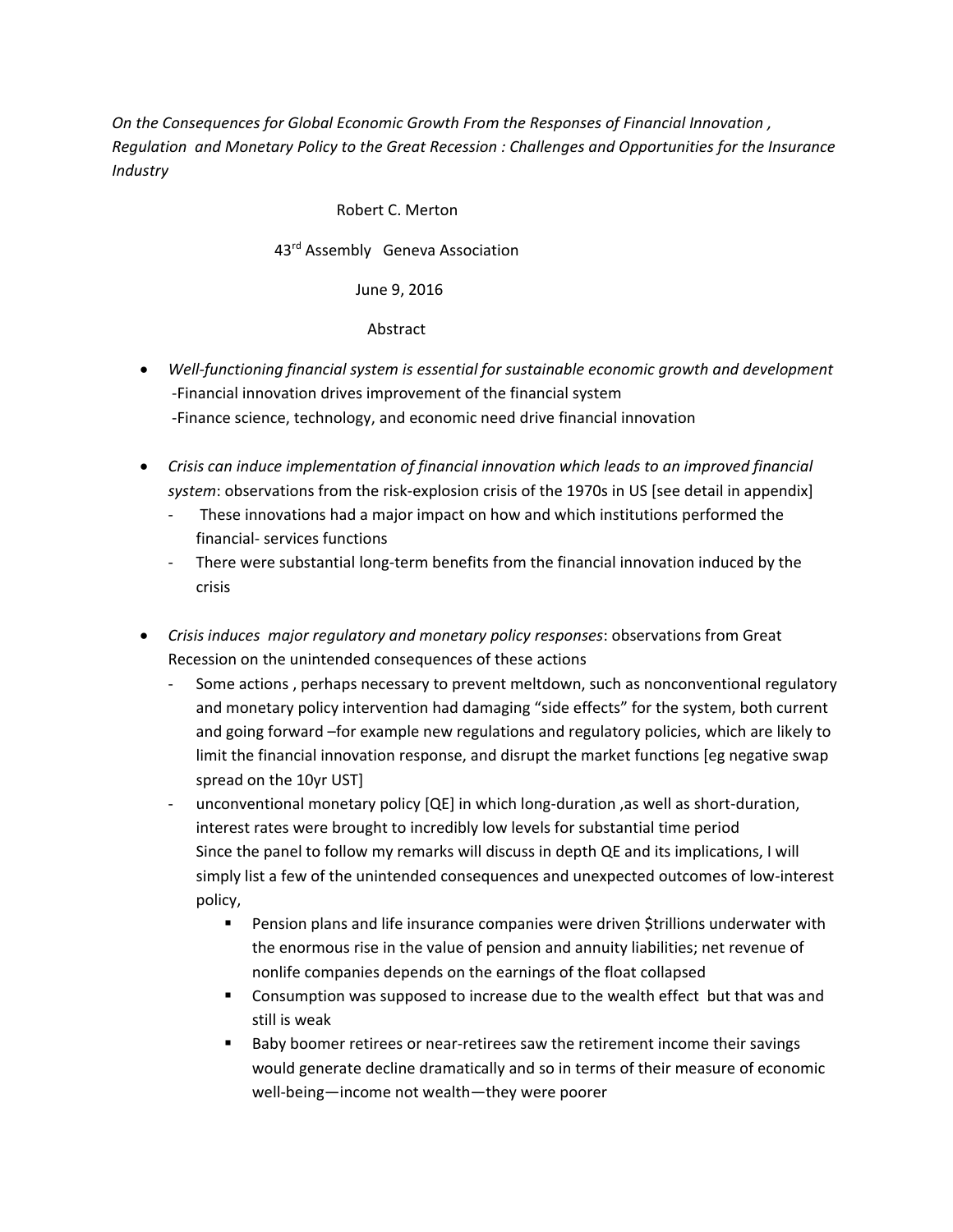Many other policy outcome puzzles such as why countries that induced negative interest rates got the response that their currencies *appreciated*

### *Response to very low interest rates*

- Interest rates in most developed countries have been experiencing very low interest rates, both real and nominal, for many years and despite continuing predictions of large rate rises, these have not been realized. Hence there is great concern that these low rates may persist , even if the QE policies of governments were to be tapered or even eliminated.
- The impact of this low-interest-rate environment has placed stress on insurance companies, pension funds and other investors with guaranteed fixed-rate liabilities that are not hedged against interest rate risk. This has led to a demand for higher yielding assets …sometimes called "reaching for yield". To achieve higher expected returns, it is necessary to take more risk.
- It is an entirely rational and expected reaction for investors in general to substitute risky assets for risk-free assets when the real yields on these risk-free assets fall materially. That is, when the price of safety rises, some investors will react by reducing safety and allocating more of their portfolio to risk assets.
- Increased expected return and risk can be achieved by taking a larger equity allocation. For regulatory and institutional familiarity reasons, the substitution however is typically undertaken by remaining within the fixed-income category of assets and either taking currency risk in higher-yielding, highly rated sovereign debt or taking credit risk in investment grade corporate, high-yield corporate and emerging-market bonds.
- *Financial Innovation going forward: Implications for the Insurance industry*
	- Will we see a similar wave of financial innovation as we did in crisis of 1970s?
	- Growth opportunities with many countries having to vastly improve their financial system in response to rising GDP, especially Asia
	- Growth opportunities from aging demographics and revisions of retirement funding systems around the globe… need for vastly improved annuity and reverse-mortgage designs
	- Non-traditional institution/ Silicon Valley entry ---disruptive challenge or opportunity? Will depend on the financial function being performed
		- Challenge will be for sure in process area---e.g., clearing and settling ; title insurance and in any activity in which transparency can be used as a substitute for trust
		- Opportunity will be in activities that are "inherently" opaque" [cannot be made transparent] such as financial-advice and many insurance products , which therefore can only be provided by institutions that are trusted.
		- Trust—trustworthy and competent—will be a key strategic asset, both to defend against competition and to expand into new areas
		- **Processing and other technological advances in finance will actually leverage those** institutions which have the Trust asset, and not take away their business